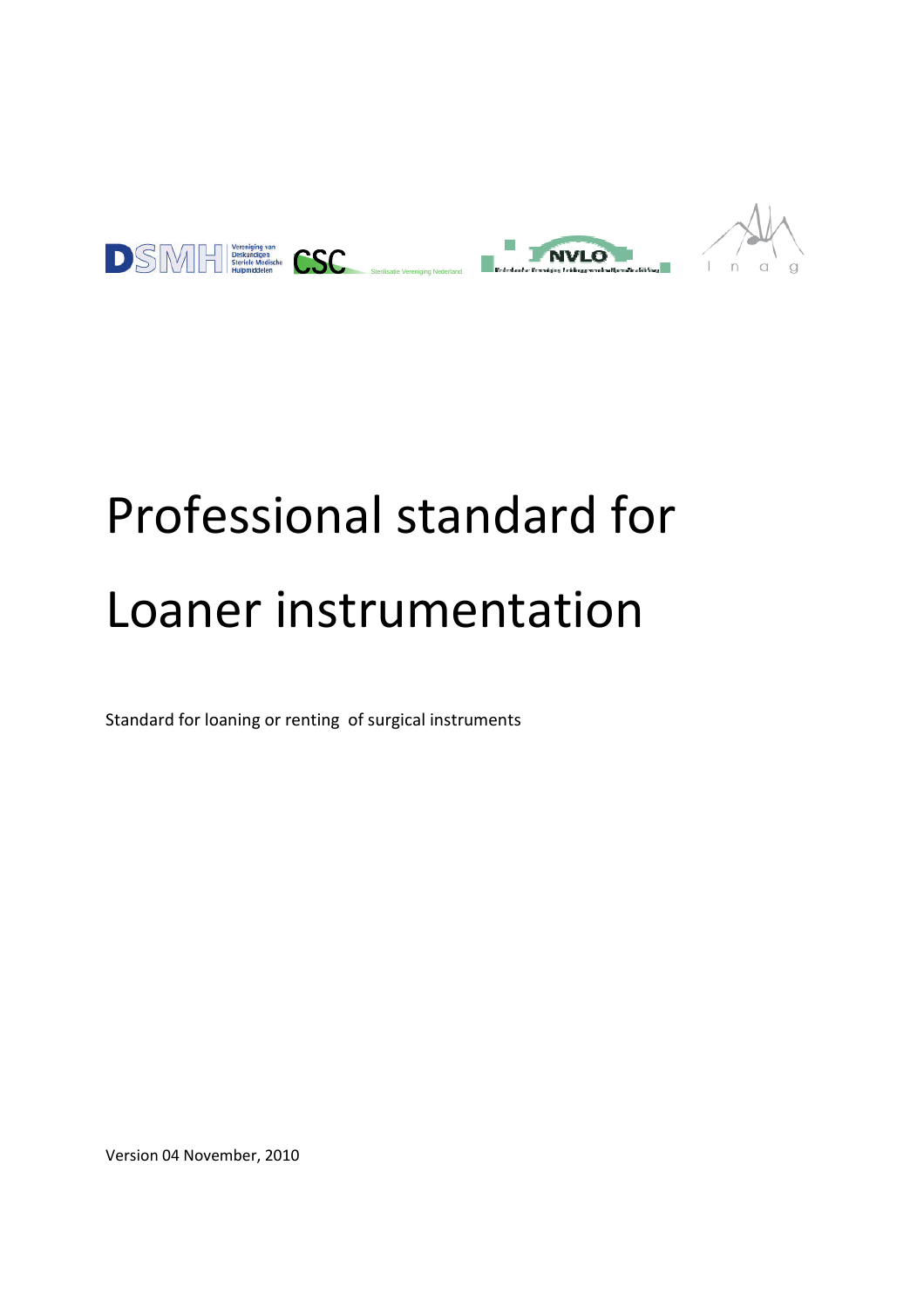# Index

| 1.  |
|-----|
| 1.1 |
| 1.2 |
| 2.  |
| 3.  |
| 3.1 |
| 3.2 |
| 3.3 |
| 4.  |
| 5.  |
|     |
|     |
|     |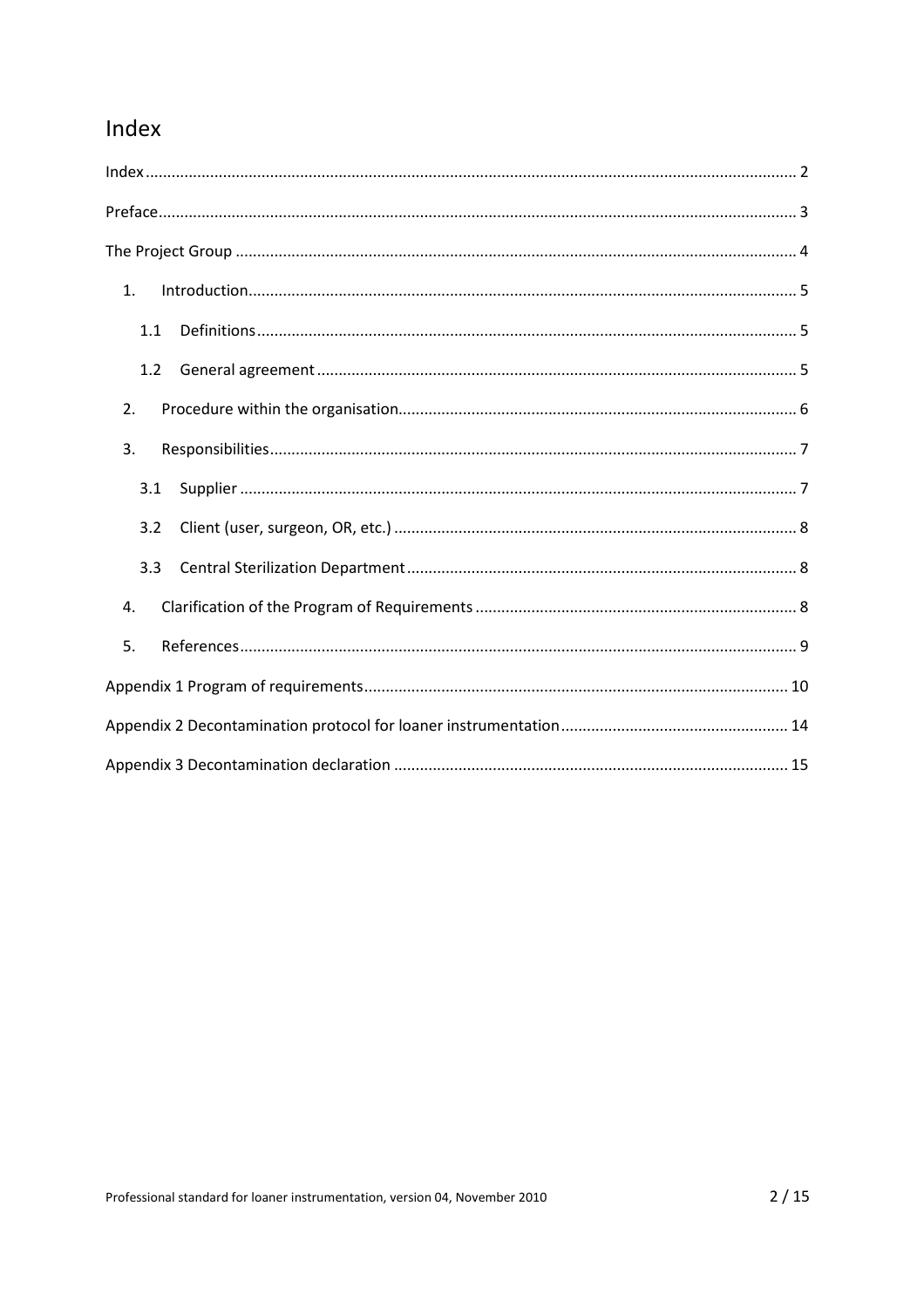# Preface

This field norm can be used by all parties involved in the loaning or renting, the receiving, the preparation for use, the using and or dispatching of medical instruments. The field norm does not reduce the responsibility of each party and is aimed at guaranteeing the safety of patients and of staff members.

The supplier / organisation that lend / borrows the instrument, protects the receiver to whom the instruments are sent, from a risk of contamination that could lead to unsafe situations in the supplier / organisation when handling the instruments.

Version 03 is a revision of the previous field norms: versions 01 of December 1997<sup>(1)</sup> and 02 of November 2007 $^{(2)}$ , drawn up by the project group Loaner Instrumentation, consisting of representatives of the Dutch Association of Experts Sterile Medical Devices (VDSMH), the Dutch Sterilization Association (CSC), the Dutch Society of Managers of Operating Theatres (NVLO), the Dutch Network of Healthcare Assortment Coordinators (LNAG) and the Dutch Federation of manufacturers, importers and traders of Medical Products (Nefemed).

In revision 03, a Program of Requirements (PoR) is added to define the requirements for sets of loaner instrumentation. In December 2007, in a meeting with representatives of the CSC and the VDSMH, the Nefemed stated that all loaner instrumentation, new and old, will meet the PoR on January 1, 2011<sup>(3)</sup>.

In version 04, November 2010, there are some small, yet important adjustments being made. Since there are longer instruments presented the maximum length of a mesh tray has been changed in 52 cm. Also the expression 'decontamination' has been removed from the text. Instead of this term the process to be executed is called by its name. No longer not only a time and temperature in the process of steam sterilization is described but a bandwidth is being mentioned.

All involved parties ensure that this field norm shall be brought to the attention of and applied within their respective focus areas. The Dutch Health Care Inspectorate has been informed about this decision.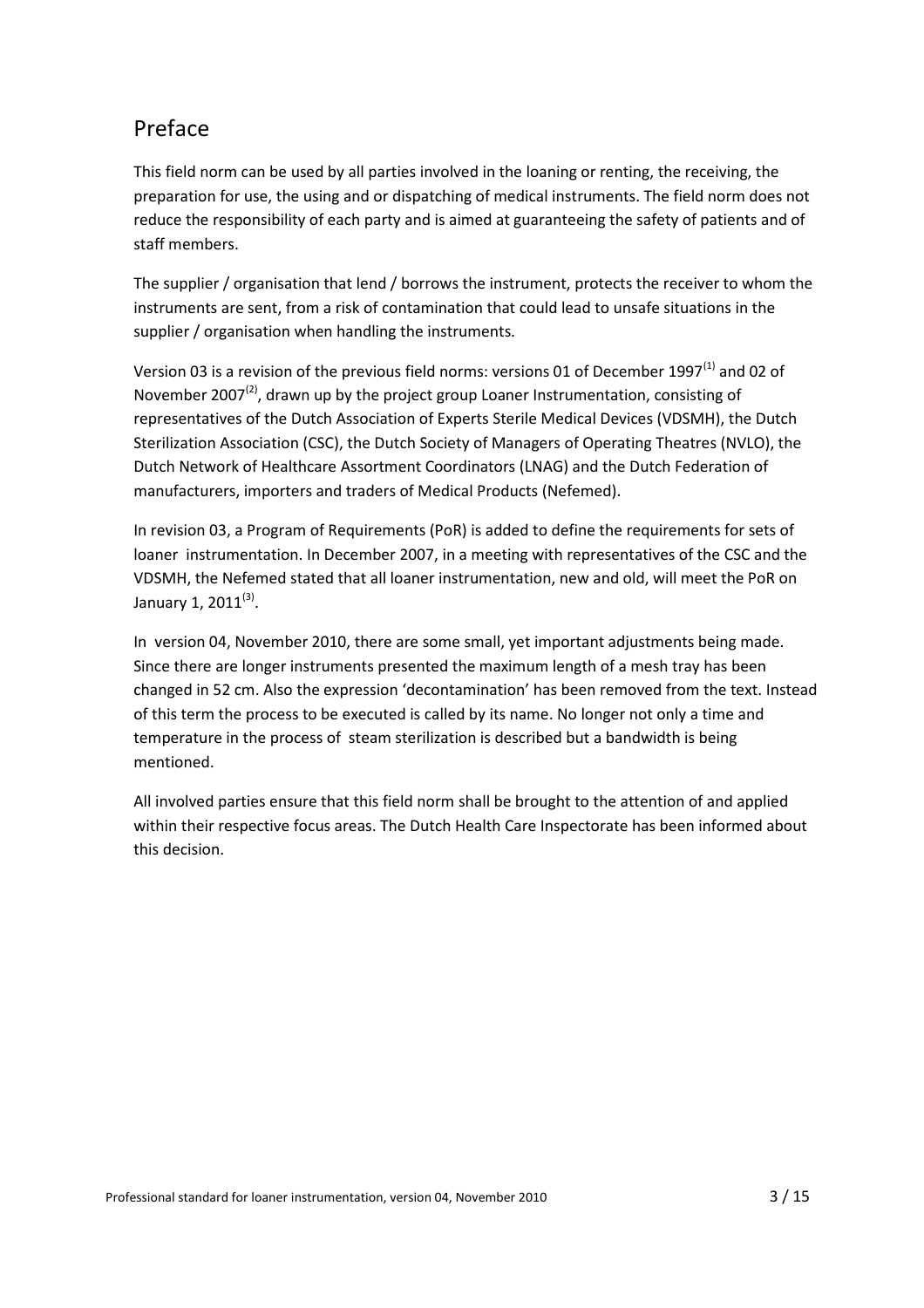# The Project Group

|                                                                   | On behalf of the VDSMH: Mrs D. Bijl, Owner Diana Bijl Consultancy, Beuningen      |  |
|-------------------------------------------------------------------|-----------------------------------------------------------------------------------|--|
| On behalf of the CSC:                                             | Mr R. Beck, Manager CSD LUMC, Leiden                                              |  |
| On behalf of the NVLO:                                            | Mr E. Monteban, Director Upper Management OR                                      |  |
| On behalf of the LNAG:                                            | Mr J. Middelhoven, Assortments Coordinator, Hospital "de Gelderse<br>Vallei", Ede |  |
| On behalf of the Nefemed: Mrs L. van Oudenallen, Biomet Nederland |                                                                                   |  |
|                                                                   | Mrs E. Witteveen, DePuy, Johnson&Johnson                                          |  |



CSC

n a

 $\mathcal{Q}$ 

 $\mathbf{L}$ 

| $\Gamma$<br>Steriele Medische<br>Hulpmiddelen                                   | Mrs D. Bijl, Chairperson    | Date | Signature |
|---------------------------------------------------------------------------------|-----------------------------|------|-----------|
| Sterilisatie Vereniging Nederland                                               | Mr R. Beck, Board Member    | Date | Signature |
| NVI (<br>skorkaal se Yemmi yang terdengan menden Dynamities Heling <b>III</b> . | Mr E. Monteban, Chairperson | Date | Signature |
|                                                                                 |                             |      |           |

Mr J. Middelhoven, Board Member Date Signature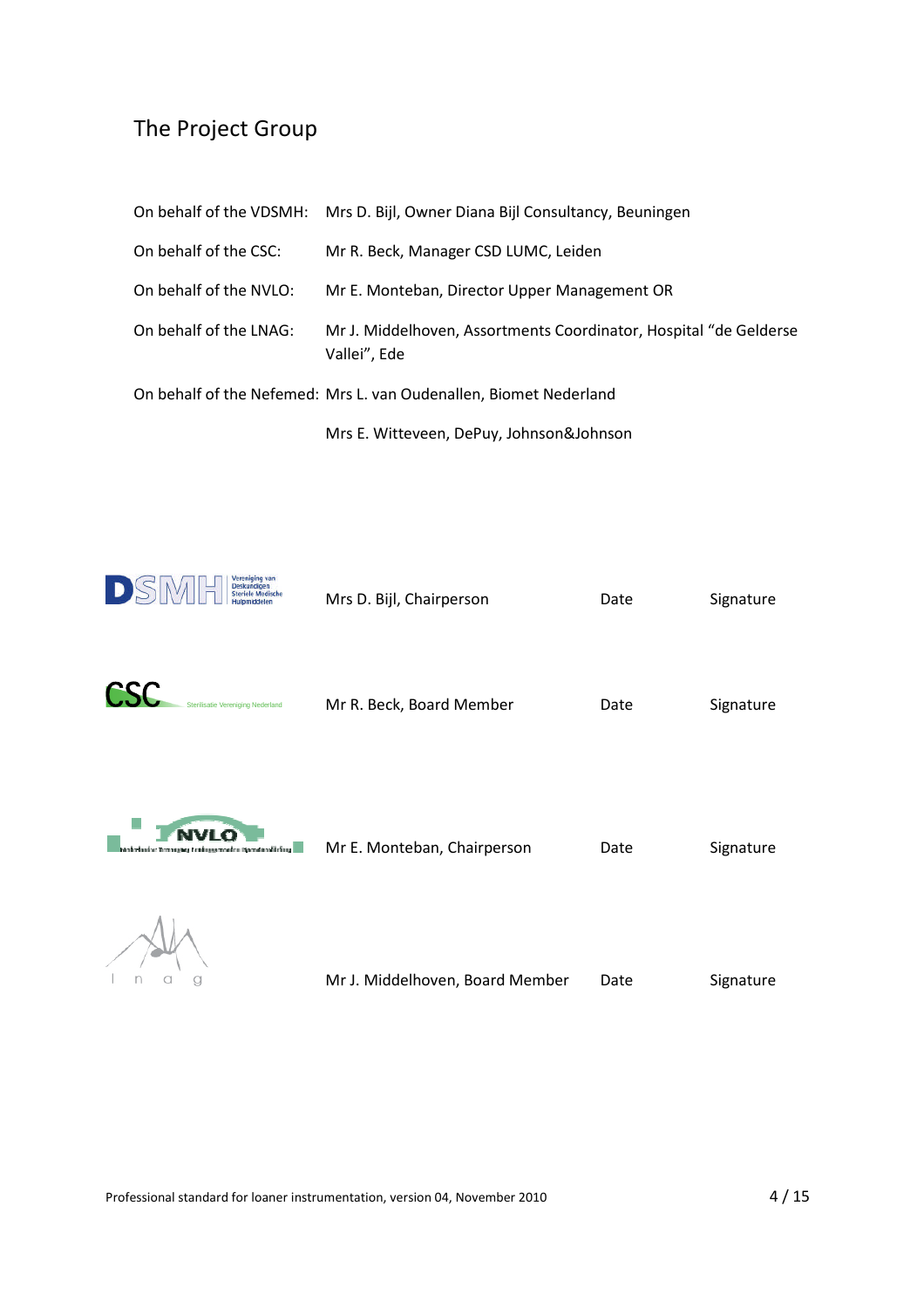## 1. Introduction

Several parties are involved when instruments are rented or loaned, namely the user (e.g. the surgeon), the surgical unit (OR), the supplier, the purchasing department, the Expert Sterile Medical Devices (DSMH) and the Central Sterilization Department (CSD).

The aim of this standard is the fine-tuning of each other's wishes and possibilities. The instruments can then be at the disposal of the user at the right time, the length of stay in the hospital is kept to a minimum and the CSD can clean and sterilize the instruments in the correct way.

#### **1.1 Definitions**

Loaner instrumentation:

These are medical devices/instruments owned by a supplier and that are temporarily, usually for a small fee, loaned to an organisation. The organisation uses the medical devices for a fixed number of interventions or a period of time. If an instrument is loaned for several interventions or a longer period, a separate agreement must be made about the inspection of the functionality between uses and about repair in case of failure (who will do it and who will pay for it).

Note:

In this document, the term 'loaner instrumentation' is used for single loaner instruments and for sets of loaner instrumentation.

#### Organisation:

This is a hospital or any other health care facility, obtaining loaner instrumentation from a supplier for a fixed period of time or number of interventions.

Supplier:

Owner of the loaner instrumentation.

#### **1.2 General agreement**

- 1. The loaner instrumentation will be loaned under the express condition that the material will not be used (and has not been used) for human post-mortem examination and/or animal testing  $(4)$ . To prevent the transmission of, for instance, prion disease, it is prohibited to use instruments that have previously been used on animals, cadavers, and/or in the anatomical pathology laboratory<sup>(4)</sup>, on human beings.
- 2. The supplier is responsible for the maintenance of the set of loaner instrumentation if the required procedure has been observed.
- 3. The starting point for the procedure to be followed, are a number of criteria, defined in European  $(5)$  and national  $(6)$  legislation and in the guidelines and standards contained in the Dutch binder Sterilization and Sterility (*Wegwijzer Richtlijnen Steriliseren en Steriliteit)* from the Dutch standardization institute NEN <sup>(7)</sup>.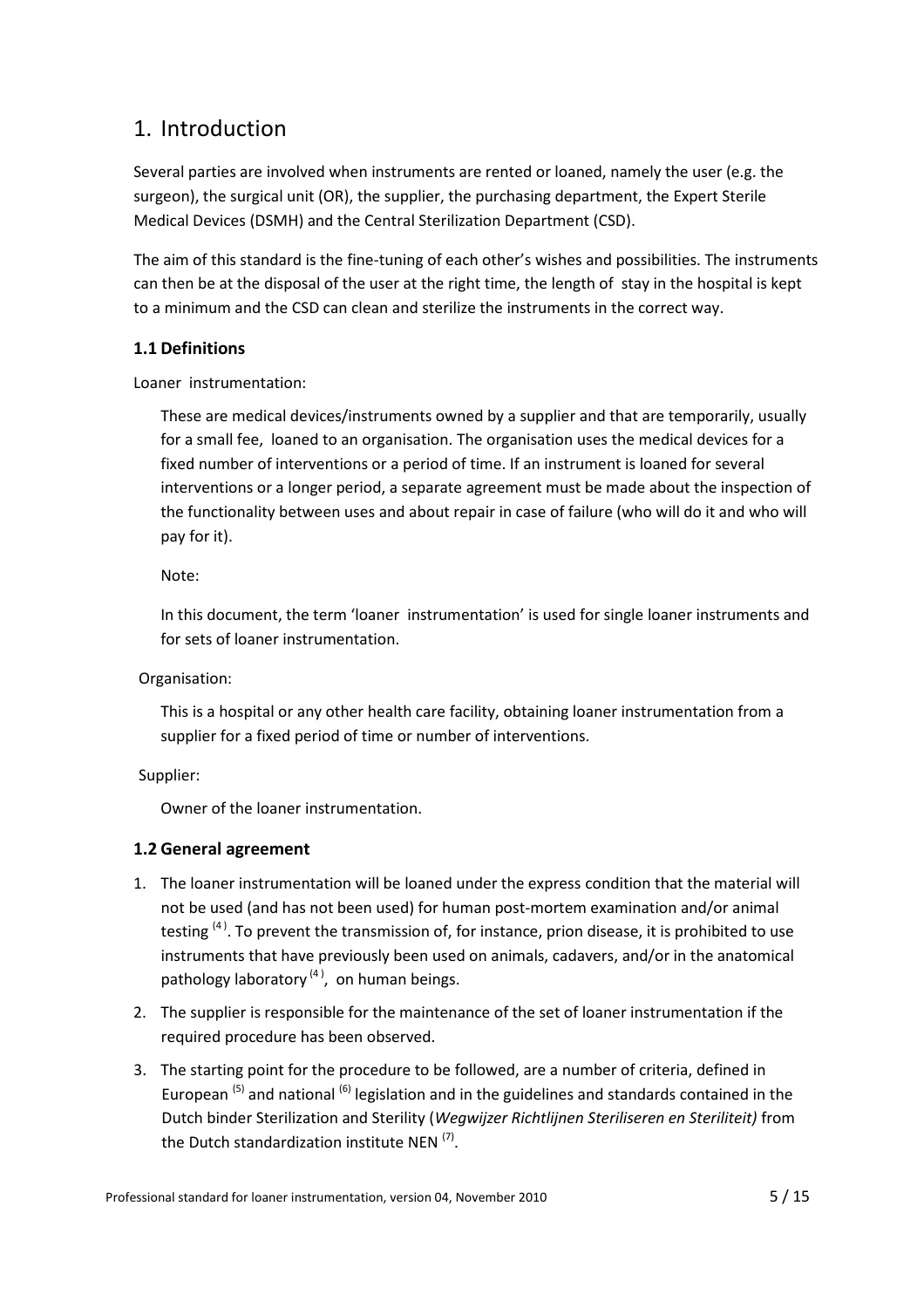- 4. Sterilization of loaner instrumentation must meet the requirements of the Dutch Decree on sterilized medical devices in hospitals (*Besluit gesteriliseerde medische hulpmiddelen in ziekenhuizen* (8)) or the Dutch Decree on contract sterilization medical devices *(Besluit sterilisatiebedrijven medische hulpmiddelen* (9)).
- 5. Every medical device needs to be CE marked <sup>(5)</sup>.
- 6. According to the M*edical devices directive* (6); annex 1, article 13.6, every medical device that can be reused must be supplied with "information on the appropriate processes to allow reuse, including cleaning, disinfection, packaging and,where appropriate, the method of sterilization of the device to be resterilized, and any restriction on the number of reuses.". The content of the information to be supplied must meet the requirements given in EN ISO  $17664^{(10)}$ .
- 7. In case the supplied devices need to be cleaned, disinfected, and sterilized before use, they shall not cause any risk for the patient and/or the staff, if the instructions are being followed correctly.
- 8. If the washer disinfector(s) in the CSD of the institution annually successfully is (are) validated, it is permitted to return the loaner instruments to the supplier after use in the hospital and after cleaning and disinfectiom in the CSD department. If there is no (recent) validation report available to show that the instrument can be cleaned and disinfected effectively in the available washer disinfector, sterilization must be the final step. If the procedure can not performed within the own organisation, or if for a different reason the required procedure cannot be performed, it is necessary to consult the supplier.
- 9. Cleaning, disinfection and sterilization takes place under responsibility of the Expert Sterile Medical Devices (DSMH). He/she will also assess whether the instruments have been adequately supplied and can be cleaned, disinfected, and sterilized within the process (equipment) available to the organisation.

# 2. Procedure within the organisation

- 1. The request for a "loan order" by the client, addressed to the Purchasing Department, should be in accordance with the applicable procedure of the organisation. This order comes with a request for the terms & conditions of the supplier and the documentation needed by the OR and the CSD.
- 2. The client within the organisation (user, surgeon, OR, etc.) will inform the CSD about the loaner instrumentation that has been ordered, the time the loaner instrumentation will be delivered to the CSD, the date and possible time it will be used in the OR, and the date it will be collected by the supplier.
- 3. The client within the organisation should not plan the intervention until the conditions for an adequate processing in the CSD can be met, and if an explicit arrangement has been made about the moment of delivery to the user / the OR.
- 4. The client ensures that, as soon as the information about the loaner instrumentation is received, this information will be forwarded to the CSD.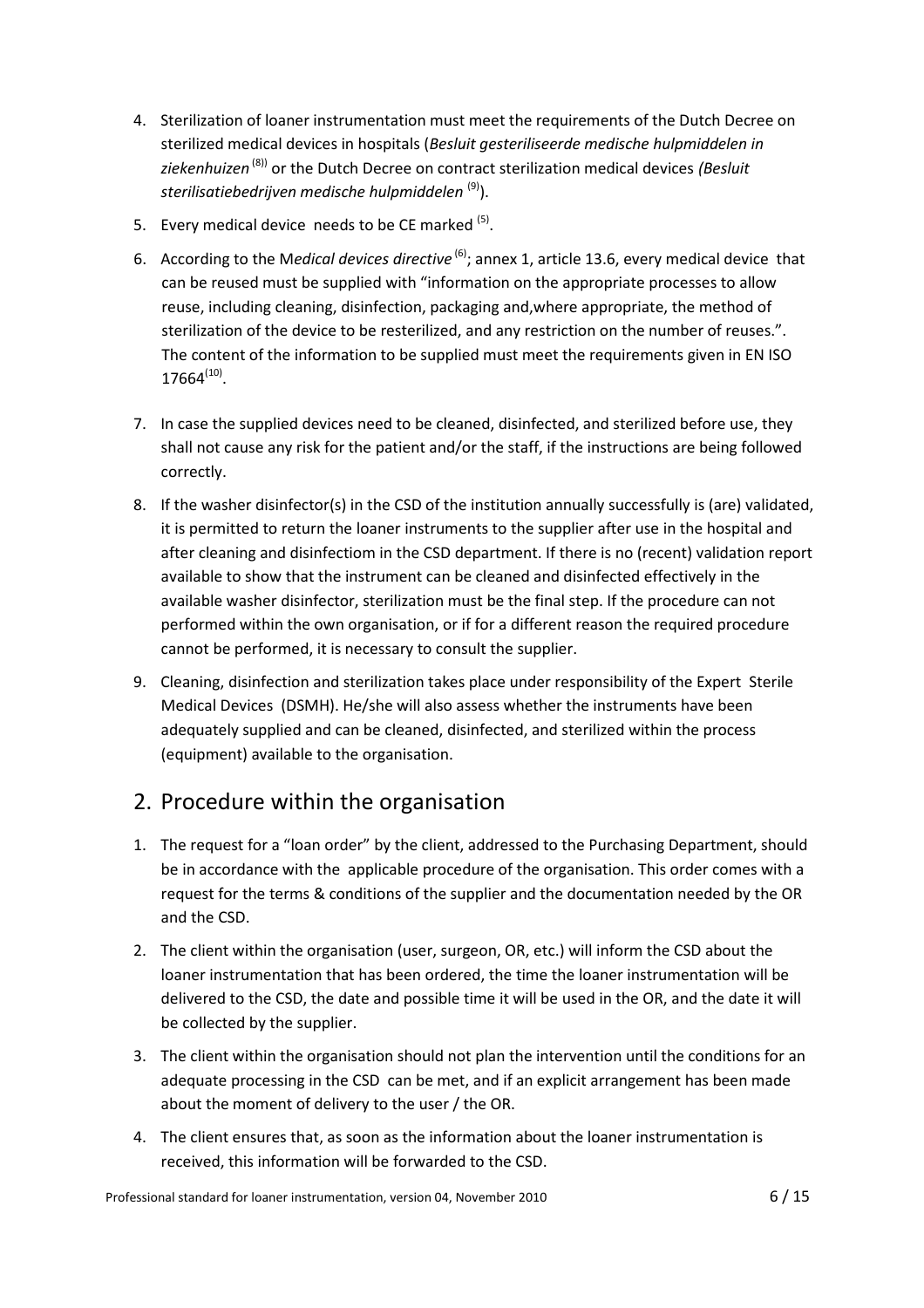- 5. The client receives and checks the loaner instrumentation at a by the organisation predetermined location and sees to a timely delivery of the set and its accessories to the CSD.
- 6. Cleaning, disinfecting, and sterilization will de performed at the CSD.
- *7.* The CSD ensures of a timely delivery of the sterilized loaner instrumentation to the user / OR.
- 8. The user / OR will deliver the loan instrument back to the CSD directly after use.
- 9. The CSD sees to it that the loaner instrumenation is cleaned and disinfected as soon as possible (see chapter 1.2 section 8)*.*
- 10. The CSD returns the cleaned, disinfected and/ or sterilized loaner instrumentation (see chapter 1.2 section 8) to a location, pre-determined by the organisation and known to the supplier, so the supplier can collect it.

## 3. Responsibilities

When loaner instrumentation is provided, it should always be expected to be supplied for the first time, and the instrument will include all the necessary documentation. In order to keep the length of stay of the loaner instrumentation within the organisation as short as possible, it is recommendable to provide the necessary information (hard copy or digital) before delivery of the instrument. This concerns only documentation of the current loaner instrumentation. Please, refer to appendix 1Program of Requirements.

The length of stay within the organisation shall be limited to 4 days: 1-2 working days for the processing on the CSD, 1 OR day (= user day) and 1 day for preparation of the return shipment.

The CSD needs at least 24 hours (1 working day) to prepare the loaner instrumentation for the OR. When the loaner instrumentation is sent back to the CSD immediately after the intervention, the loaner instrumentation will be ready for shipment to the supplier within 1 working day, including the Declaration of Decontamination. The length of stay within the organisation also depends on the duration of the intervention and the extent of the loaner instrumentation set, and how timeconsuming its processing is.

The loaner instrumentation must be delivered at the CSD at least 24 hours (1 working day) before the scheduled intervention, in closed transport packaging accompanied by the necessary documentation (see appendix 1 Program of Requirements).

#### **3.1 Supplier**

The supplier is responsible for the functionality of each instrument and checks it before shipment.

The supplier is responsible for the loaner instrumentation being delivered at the agreed time, intact, complete, and clean, and provided with all the necessary documents (see appendix 1 Program of Requirements).

As soon as the supplier knows which loaner instrumentation will be delivered, the CSD is being informed by the client.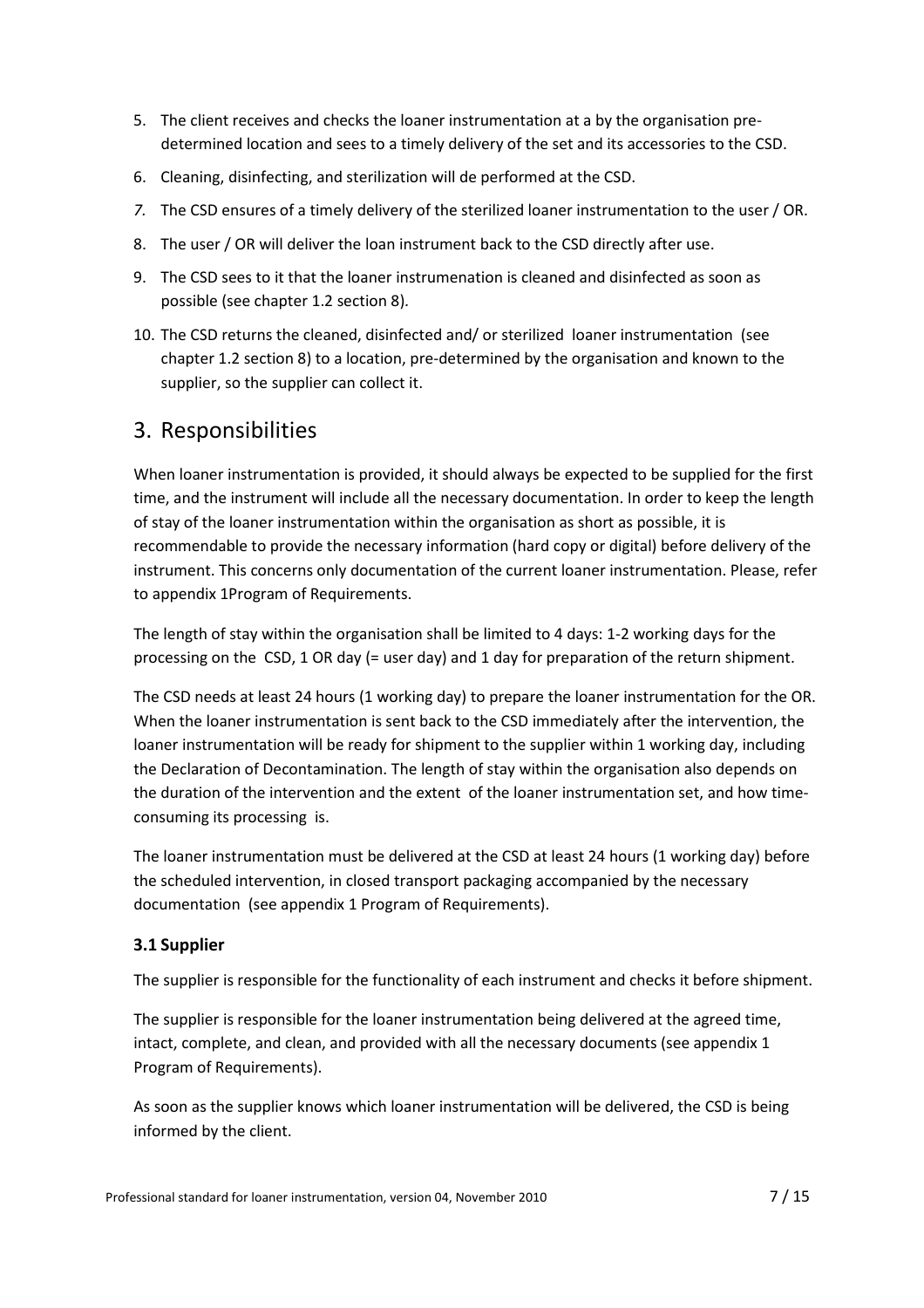It is important that the supplier documents the history of the loaner instrumentation (which instruments to which organisation, including the date and the decontamination form), so that the organisation can gain insight into the history, should they request it.

At delivery of the loaner instrumentation to the organisation, the supplier declares that the instruments have been decontaminated. In this case, he cannot make use of the declaration released by a previous user, as the supplier and the receiver are the parties involved, not the previous users.

#### **3.2 Client (user, surgeon, OR, etc.)**

The client orders the loaner instrumentation in time and informs the CSD. The official name of the loaner instrumentation, as used by the supplier, will be used when ordering and in all means of communication.

The completeness of the shipment will be checked by the client, unless otherwise agreed within the organisation. The client is responsible for the transport of the loaner instrumentation and its documents to the CSD, unless the procedure of the organisation says that delivery should be made directly to the CSD.

On return of the loaner instrumentation, the client is responsible for the packaging of the complete instrument set with all its documents, and in the same way as it was delivered.

#### **3.3 Central Sterilization Department**

The CSD is responsible for the processes in the CSD and sees to it that the loaner instrumentation is being cleaned, disinfected, sterilized, and delivered in time to the user / OR.

If the cleaning and disinfection processes have undergone their yearly validation, it is sufficient for the return shipment to the supplier to clean and disinfect the loaner instrumentation. If there is no (recent) validation report available to show that the instrumentation can be cleaned and disinfected effectively in the available washer disinfector, the instrumentation must be sterilized after cleaning and disinfection.

The CSD sees to it that the loaner instrumentation is ready in time for the return shipment and that the loaner instrumentation is accompanied by a completely filled out Declaration of Decontamination.

# 4. Clarification of the Program of Requirements

Appendix 1 contains the Program of Requirements for loaner instrumentation (PoR). In this chapter, the main issues of the PoR are explained.

The criteria for loaner instrumentation are specified in the PoR. The PoR is in accordance with the Evaluation Criteria for new Recirculating Medical Devices<sup> (11)</sup>.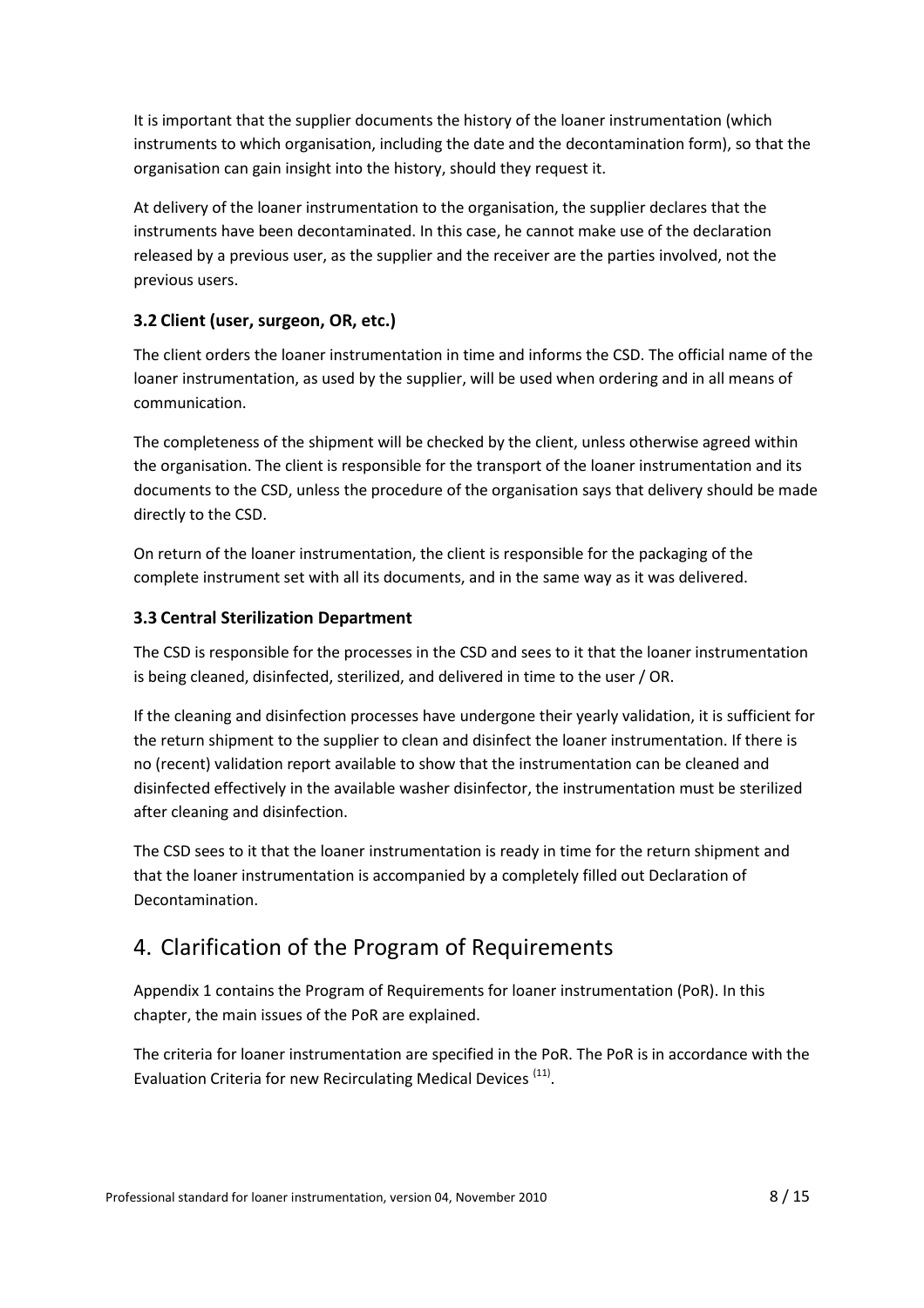The PoR is mainly aimed at the supplier. Nevertheless, the organisation is responsible for the loaner instrumentation and its accessories to be clean and complete when shipped back to the supplier.

The supplier as well as the organisation can call the other party to account if the loaner instrumentation is being delivered dirty or incomplete, and they are allowed to charge the related costs.

The loaner instrumentation must be accompanied by several documents (see PoR 1.2). It is recommendable to deliver the documents digitally soon after placing the order. The same goes for pictures of the loaner instrumentation. This will allow the organisation to make the necessary preparations and the CSD to create a file on the loaner instrumentation.

It is useful, for both the supplier and the organisation, that a loaner instrumentation set, besides a set description, includes a checklist, which facilitates checking the completeness of the instrument on receipt and on return.

All instruments must be CE marked. In July 2007, the Dutch Health Care Inspectorate sent out a letter<sup>(12)</sup> stating that loaner instrumentation placed on the market before June 14, 1998, and being part of a set, does not have to be CE marked. "Loaner instrumentation being placed on the market as a procedure pack need to be CE marked, when not all individual included parts are CEmarked and does not need to be CE marked as a pack, if all included medical devices are CEmarked".

### 5. References

- 1. Field norm Loaner Instrumentation December 1997, Central Sterilisation Club
- 2. Field norm Loan Instrumentation November 2007, Central Sterilisation Club
- 3. Decision list from meeting Nefemed-VDSMH-CSC nfm.act75, December 10, 2007
- 4. Letter concerning Prions, Dutch Health Care Inspectorate (IGZ), June 17, 1996, reference FMT-U-963214
- 5. Medical Devices Directive 93/42/EEG
- 6. Dutch Decree on Medical Devices (Stb. 1995,243)
- 7. Wegwijzer richtlijnen Steriliseren en Steriliteit 301.081, NEN
- 8. Dutch Decree on sterilized medical devices in hospitals (Stb. 1983,281)
- 9. Dutch Decree on contract sterilization medical devices (Stb. 1989, 248)
- 10. NEN EN ISO 17664; Sterilization of medical devices information to be provided by the manufacturer for the processing of resterilizable medical devices (2004)
- 11. Evaluation Criteria for New Recirculating Medical Devices RMH, VDSMH, February 2007
- 12. Letter Loaner Instrumentation IGZ, July 9, 2007, reference 2007-46401/pr8/JK/cg and letter Loaner Instrumentation IGZ, July 12, 2007, reference 2007-47336/pr8/JK/cg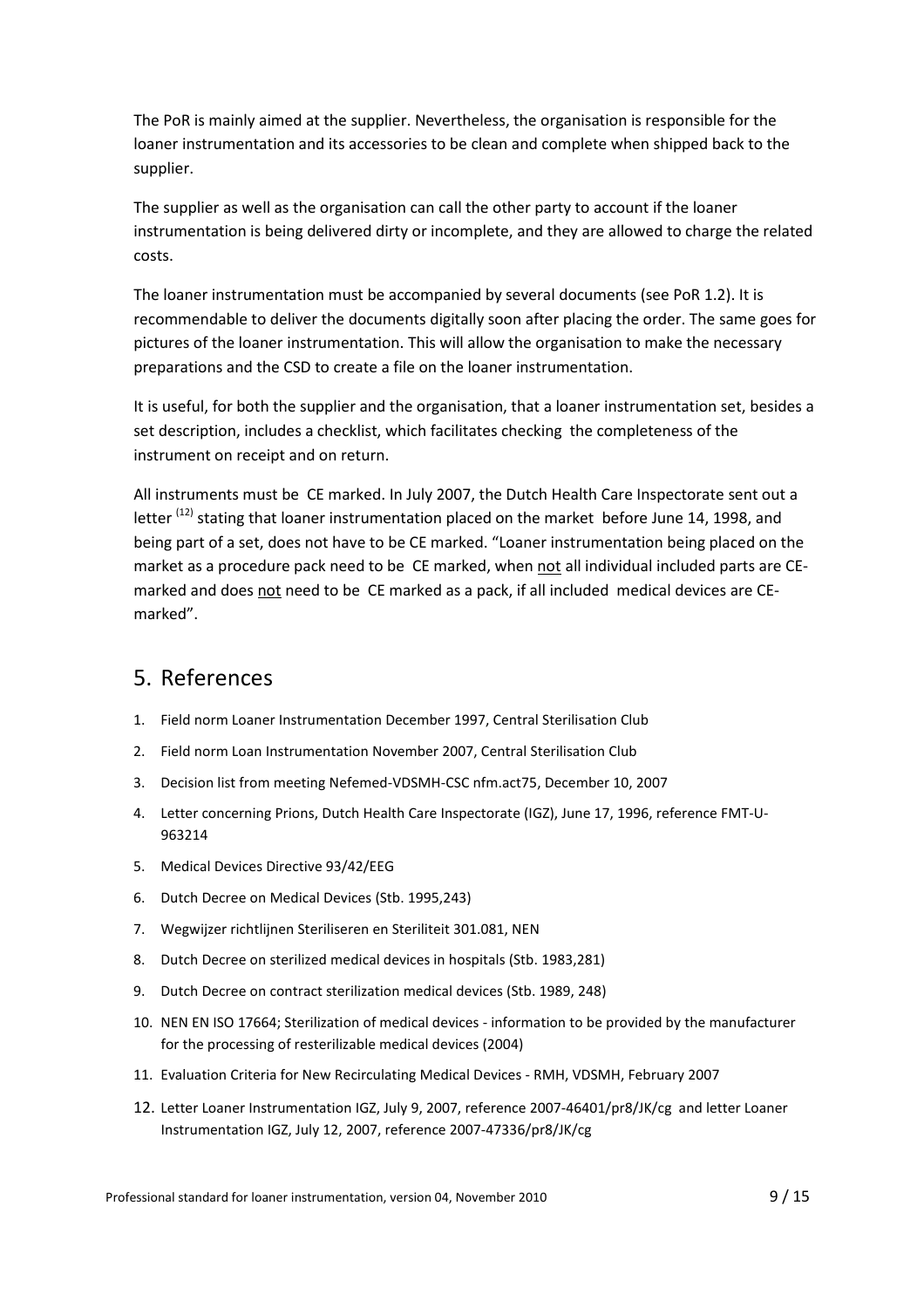## Appendix 1

# **Program of Requirements**

In this PoR, 'OR' can also be replaced by 'user'.

#### 1. Supply

| 1.1 | The loaner instrumentation must be in the CSD at least 24 hours (1 working day)<br>before the scheduled OR time, together with all the necessary documents. With new<br>and complex loaner instrumentation the OR and the CSD must be allowed to receive<br>the loaner instrumentation 1 or 2 days earlier.     |  |  |
|-----|-----------------------------------------------------------------------------------------------------------------------------------------------------------------------------------------------------------------------------------------------------------------------------------------------------------------|--|--|
| 1.2 | The loaner instrumentation must be accompanied by an up-to-date:<br>Declaration of Decontamination completed by the supplier;<br>а.<br>Description of the set per tray;<br>b.<br>Picture per tray;<br>c.<br>Instructions for cleaning, disinfection, and sterilization;<br>d.<br>Instructions for the OR.<br>e. |  |  |
| 1.3 | Documents b, c and d will be, at request, provided digitally to the CSD.                                                                                                                                                                                                                                        |  |  |
| 1.4 | Only loaner instrumentation that meets this PoR of the professional standard for                                                                                                                                                                                                                                |  |  |

#### 2. Compounds

- 2.1 Sets of loaner instrumentation come in different compounds. In that case, the supplier should indicate, before delivery to the OR and CSD, which compound is sent.
- 2.2 If an existing and known set of loaner instrumentation is or will be adapted with, for instance, (new) loaner instrumentation or otherwise, the supplier should inform the OR and the CSD beforehand.
- 2.3 A tray with contents can not be heavier than 8.5 kg.

loaner instrumentation, will be accepted.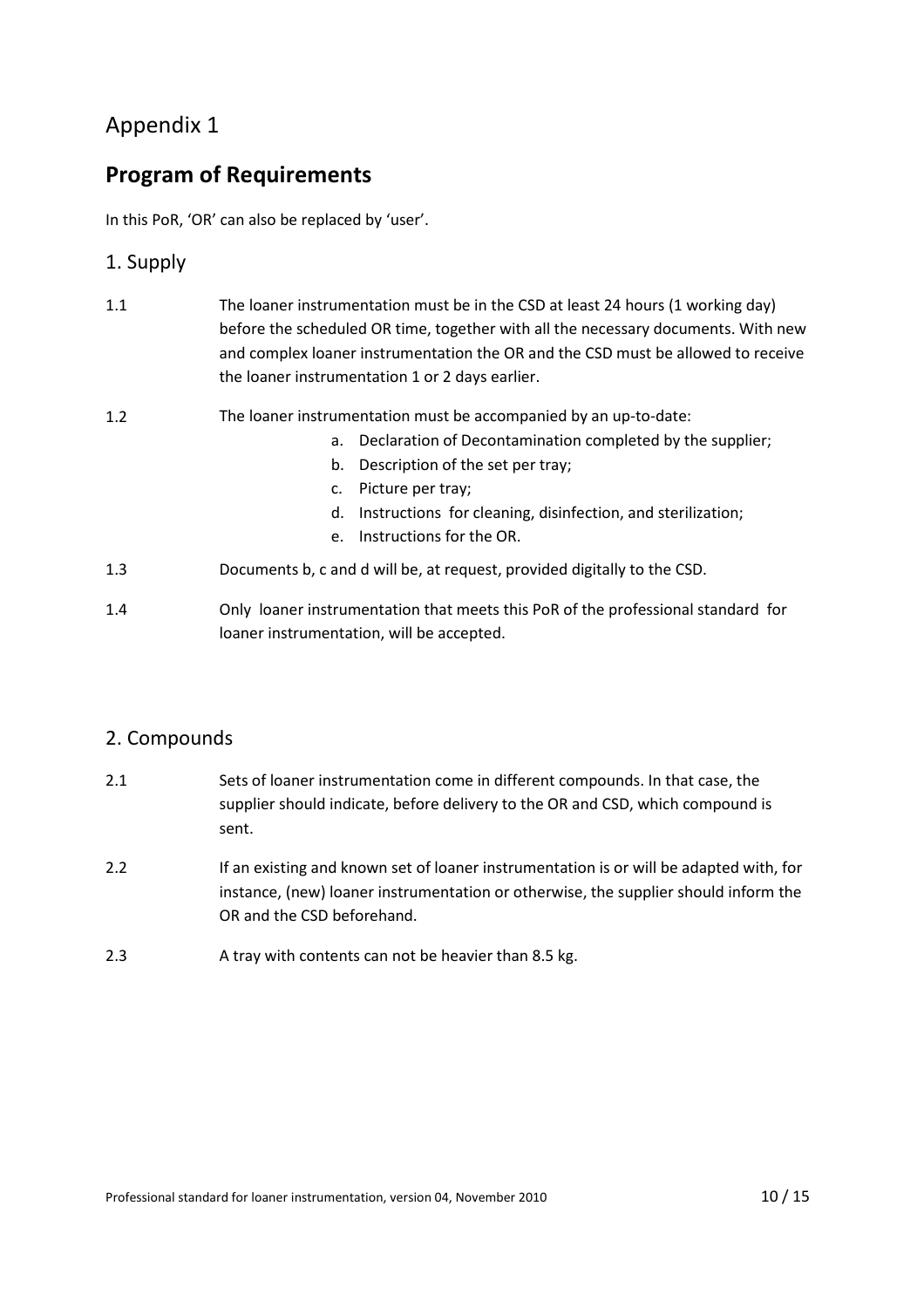#### 3. Name

- 3.1 The supplier must use a univocal name in purchase orders, at delivery, and in the documentation.
- 3.2 The documents must indicate to which loaner instrumentation or set of loaner instrumentation they apply.

#### 4. Instructions for cleaning, disinfection, and sterilization

- 4.1 The content of the processing instructions must meet NEN-EN-ISO 17664.
- 4.2 The instructions must be in comprehensible Dutch.
- 4.3 The instructions may only contain references to standards, guidelines and procedures current in the Netherlands.
- 4.4 The instructions must clearly state which instrument(s) need(s) to be disassembled and how.

#### 5. Acceptance loaner instrumentation

- 5.1 Only visibly clean loaner instrumentation is accepted.
- 5.2 In case of dirty loaner instrumentation, the complete set will be sent back.
- 5.3 In exceptional cases , a set of loaner instrumentation with a dirty instrument will not be sent back, but the instrument will be cleaned by the CSD. The CSD will then charge these extra cleaning costs to the supplier. Refer to section 12. Claims.

#### 6. CE marking

- 6.1 The loaner instrumentation must be CE marked  $(12)$ .
- 6.2 In absence of an CE marking on an instrument, a written statement must be included, saying that the concerned loaner instrument has been CE marked, or on the outside of the set (on the tray for example) must be an indication that the total set of loaner instrumentation has been CE marked <sup>(12)</sup>.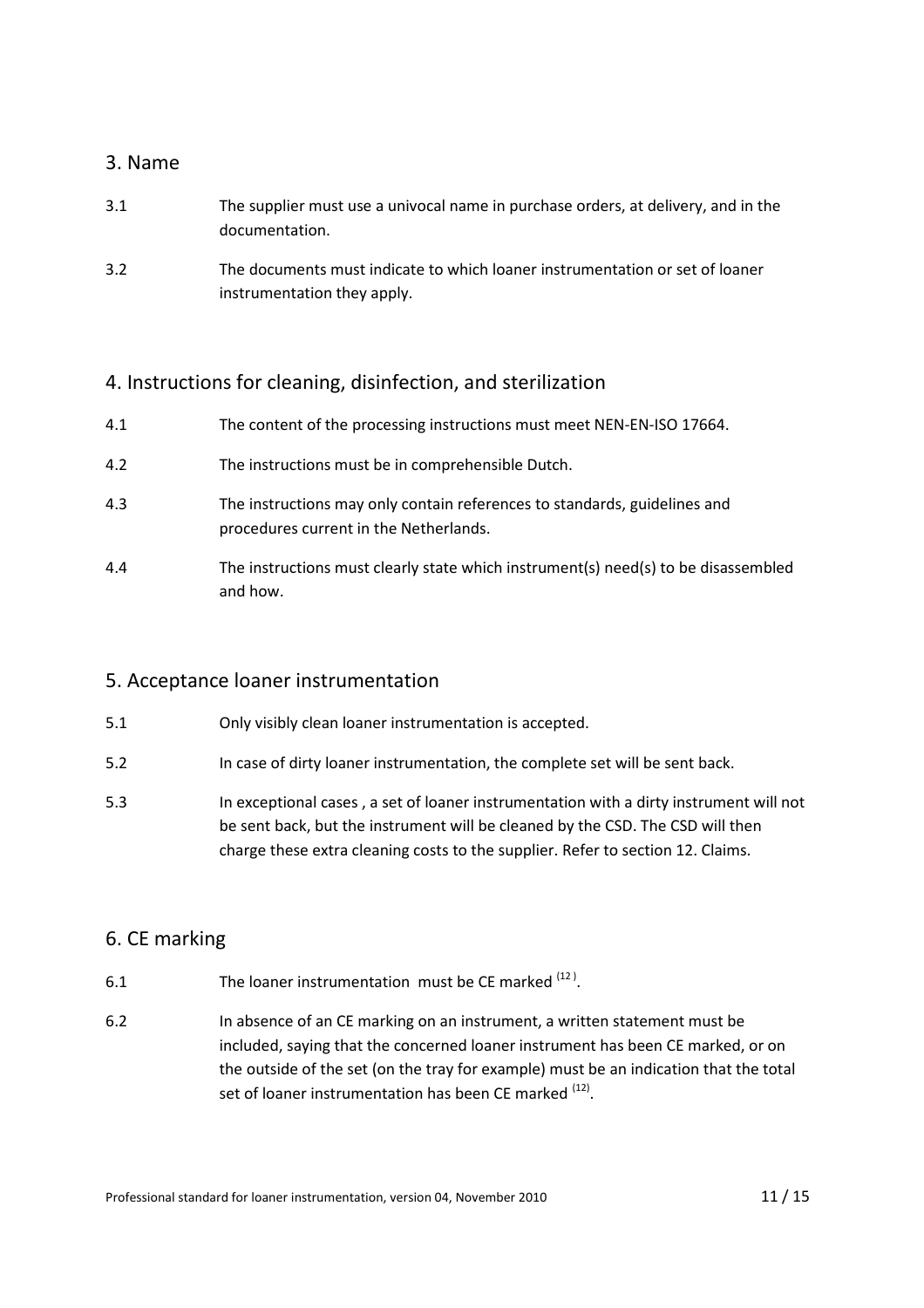## 7. Reference code

| 7.1      | All loaner instruments must have a legible reference code (this is the code<br>used by the supplier). The relevant reference code must also be indicated on<br>the pictures of the loaner instrumentation set.                                    |
|----------|---------------------------------------------------------------------------------------------------------------------------------------------------------------------------------------------------------------------------------------------------|
| 8. Trays |                                                                                                                                                                                                                                                   |
| 8.1      | The loaner instrumentation must be packed in mesh trays (no plastic trays).                                                                                                                                                                       |
| 8.2      | The mesh tray may not have any sharp edges or projections.                                                                                                                                                                                        |
| 8.3      | The mesh tray must have a format conform DIN or ISO or derive from that<br>format (maximum H x L x W: 48*25*10 cm respectively 46*32*10 cm). For<br>exceptionally long instruments it is allowed to use a tray with a maximum<br>length of 52 cm. |

# 9. Arrangement

| 9.1 | Only 1 layer of instruments / implants is allowed per tray. An inlay that can<br>be placed easely in one movement of the hand, may be used.                                                                                                                                                    |
|-----|------------------------------------------------------------------------------------------------------------------------------------------------------------------------------------------------------------------------------------------------------------------------------------------------|
| 9.2 | Instruments should only be fixated if this is required because of the<br>overview on the tray or because of the instrument to be fixated is fragile.                                                                                                                                           |
| 9.3 | If fixation is necessary, this should be done with as little touching as possible<br>between the fixating material and the instrument or the implant. Other<br>options are: a four-point fixation (or less), radial-fixation, or similar; or<br>separated compartments with open metal strips. |
| 9.4 | "Bottom plates" indicating the name and the reference code of the<br>instrument or the size of the fitting implants must be avoided.                                                                                                                                                           |
| 9.5 | Fixation with silicone mats or anything similar is not desirable.                                                                                                                                                                                                                              |
| 9.6 | The fixation must not be obstructive to the cleaning procedure.                                                                                                                                                                                                                                |
| 9.7 | The tray must not be too full; it must be filled in such a way that all<br>instruments can be reached easily by water and detergents, and spray<br>shadow must be avoided.                                                                                                                     |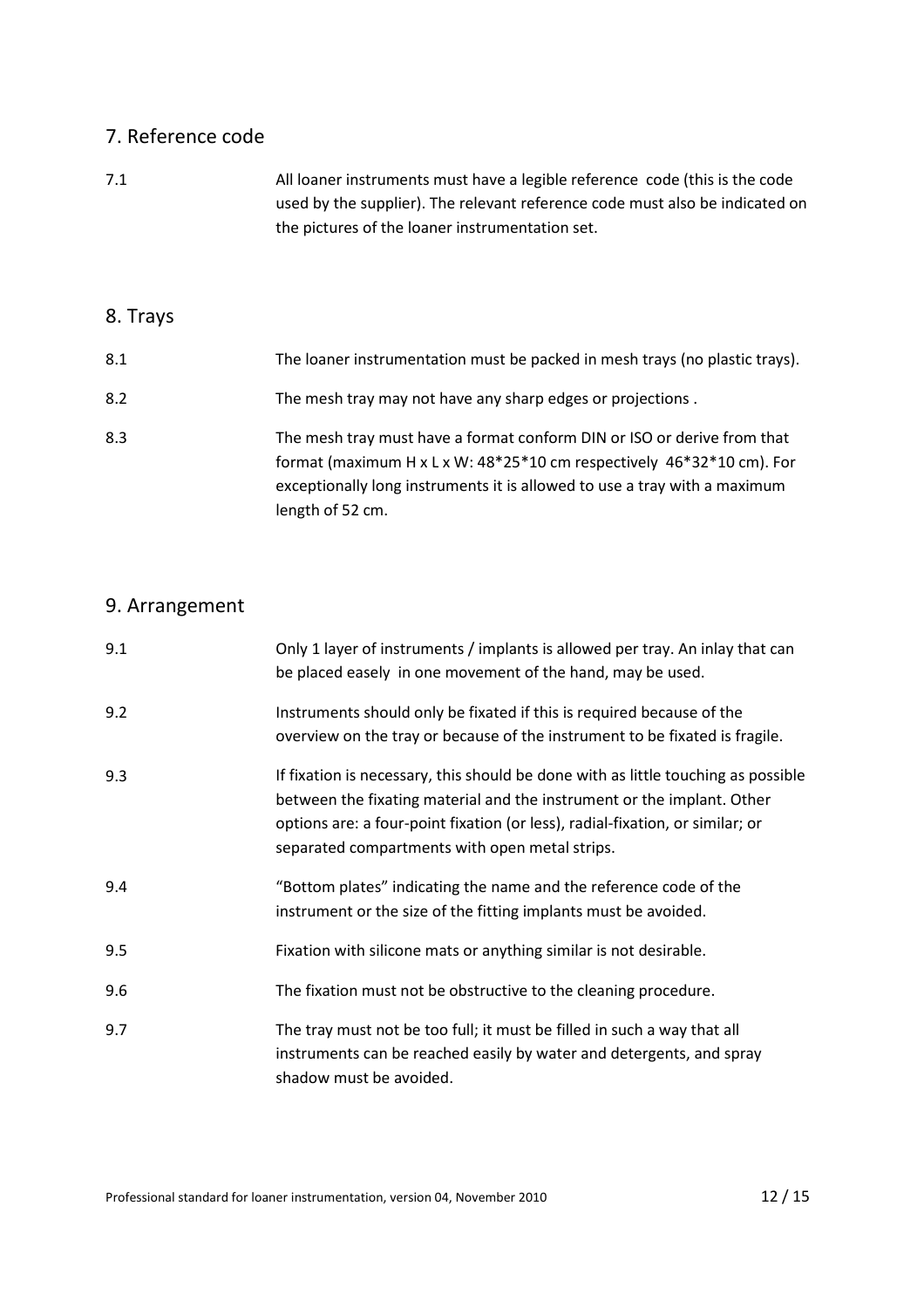#### 10. Implant racks

| 10.1 | Implant racks must be designed in such a way that they do not have a<br>negative effect on the cleaning or disinfecting process. |
|------|----------------------------------------------------------------------------------------------------------------------------------|
| 10.2 | Implant racks must be designed in such a way that the implants do not<br>'swim' in the washer disinfector.                       |
| 10.3 | Implant racks must be made of stainless steel.                                                                                   |

#### 11. Logistics

11.1 The supplier delivers the loaner instrumentation and its documents at a place chosen by the client.

#### 12 Claims

12.1 **If the supplied loaner instrumentation or part of it is dirty (visibly unclean)** when delivered to the organisation, the supplier is responsible for a timely replacement. In case a replacement set of loaner instrumentation can not be delivered on time, cleaning and disinfection of the loaner instrumentation should be considered being done by the organisation. It is the supplier's responsibility to communicate the above mentioned situation adequately and on time. The organisation will then charge the extra costs resulting from this situation to the supplier.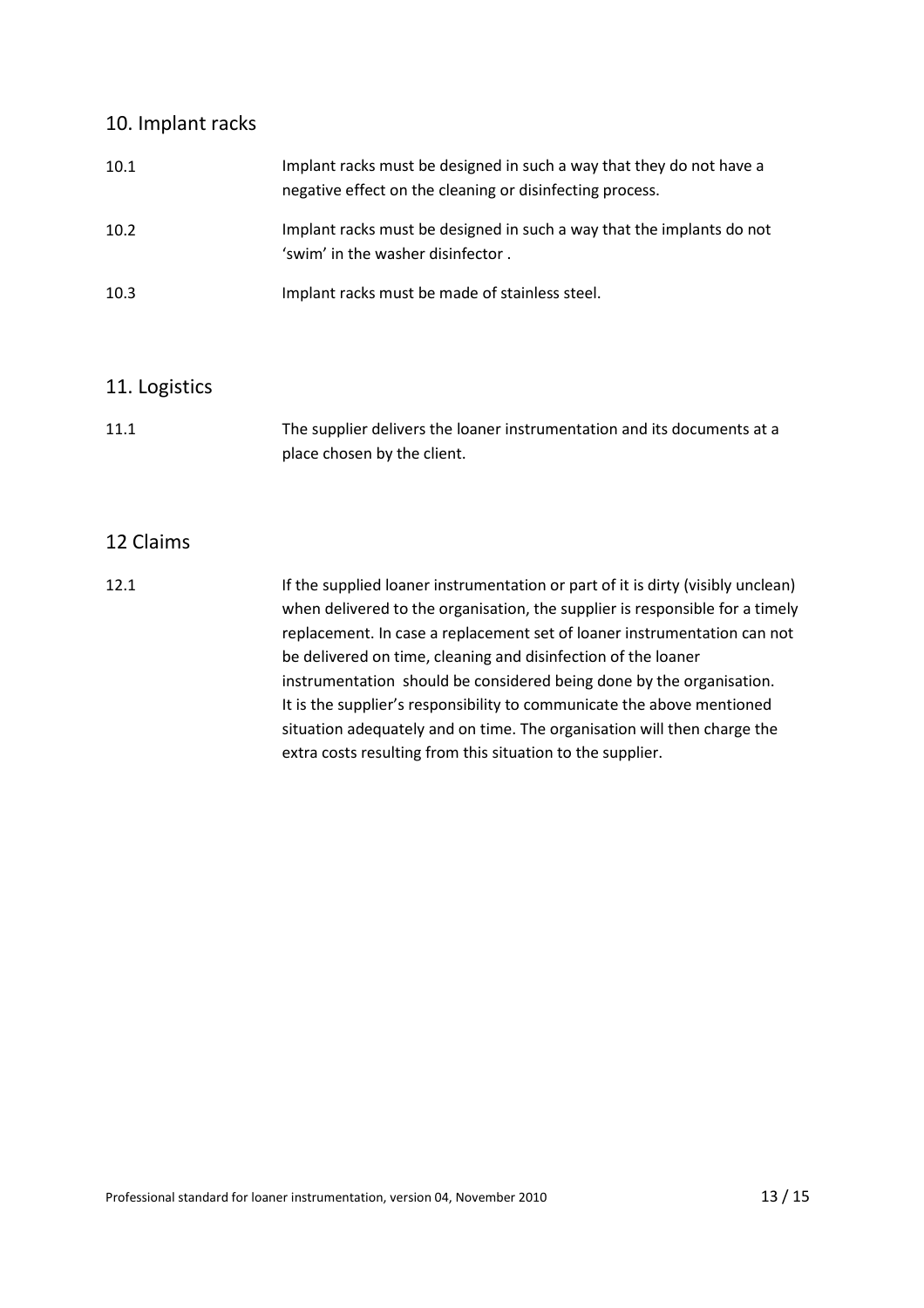# Appendix 2

# **Cleaning, disinfection and sterilization protocol for loaner instrumentation**

Name loaner instrumentation and name supplier:

Order number:

Date:

|                                                     | Are all lumen and joints reachable by water and detergents?                            | YES / NO |  |
|-----------------------------------------------------|----------------------------------------------------------------------------------------|----------|--|
|                                                     | If NOT, to which instrument does this apply?                                           |          |  |
|                                                     | Is / are the instrument(s) submersible?                                                | YES / NO |  |
|                                                     | If NOT, which instruments are not?                                                     |          |  |
|                                                     | Add instructions for manual cleaning.                                                  |          |  |
|                                                     | Is mechanically cleaning possible?                                                     | YES / NO |  |
|                                                     | If NOT, to which instruments does this apply?                                          |          |  |
|                                                     | Add instructions for manual cleaning.                                                  |          |  |
|                                                     | Is thermal disinfection possible?                                                      | YES / NO |  |
|                                                     | If NOT, to which instruments does this apply?                                          |          |  |
|                                                     | How should these instruments be disinfected?                                           |          |  |
|                                                     | Add instructions for disinfection.                                                     |          |  |
|                                                     | Is ultrasonic cleaning possible (25-50 kHz)?                                           | YES / NO |  |
|                                                     | Is disassembly needed before cleaning?                                                 | YES / NO |  |
|                                                     | If SO, to which instruments does this apply?                                           |          |  |
|                                                     | Add instructions for disassembly and assembly.                                         |          |  |
| Are paraffin containing lubricants allowed?         |                                                                                        | YES / NO |  |
| YES / NO<br>Is a special operational test required? |                                                                                        |          |  |
|                                                     | If SO, to which instruments does this apply?                                           |          |  |
|                                                     | Add instructions.                                                                      |          |  |
| Is $/$ are the instrument(s) resistant to:          |                                                                                        |          |  |
|                                                     | acidic products ( $pH < 7$ )                                                           | YES / NO |  |
|                                                     | neutral products (pH 7-10)                                                             | YES / NO |  |
|                                                     | alkaline products (pH 11-12)                                                           | YES / NO |  |
|                                                     | Is drying at a temperature of 110°C possible?                                          | YES / NO |  |
|                                                     | If NOT, which instrument(s) is $/$ are not?                                            |          |  |
|                                                     | The instrument(s) can be sterilized:                                                   |          |  |
|                                                     | with steam * 121°C at least 15 minutes (a validated                                    | YES / NO |  |
|                                                     | process)                                                                               |          |  |
|                                                     | with steam * 134-137°C at least 3-3,5 minutes (a                                       | YES / NO |  |
|                                                     | validated process)                                                                     |          |  |
|                                                     | gas plasma hydrogen peroxide (Sterrad®)** (a validated                                 | YES / NO |  |
|                                                     | process)                                                                               |          |  |
|                                                     | differently, namely:                                                                   |          |  |
|                                                     | Steam sterilization in the Netherlands is always a process with fractioned pre-vacuum. |          |  |
|                                                     | ** Gas plasma sterilization in the Netherlands is always a process with a full cycle.  |          |  |